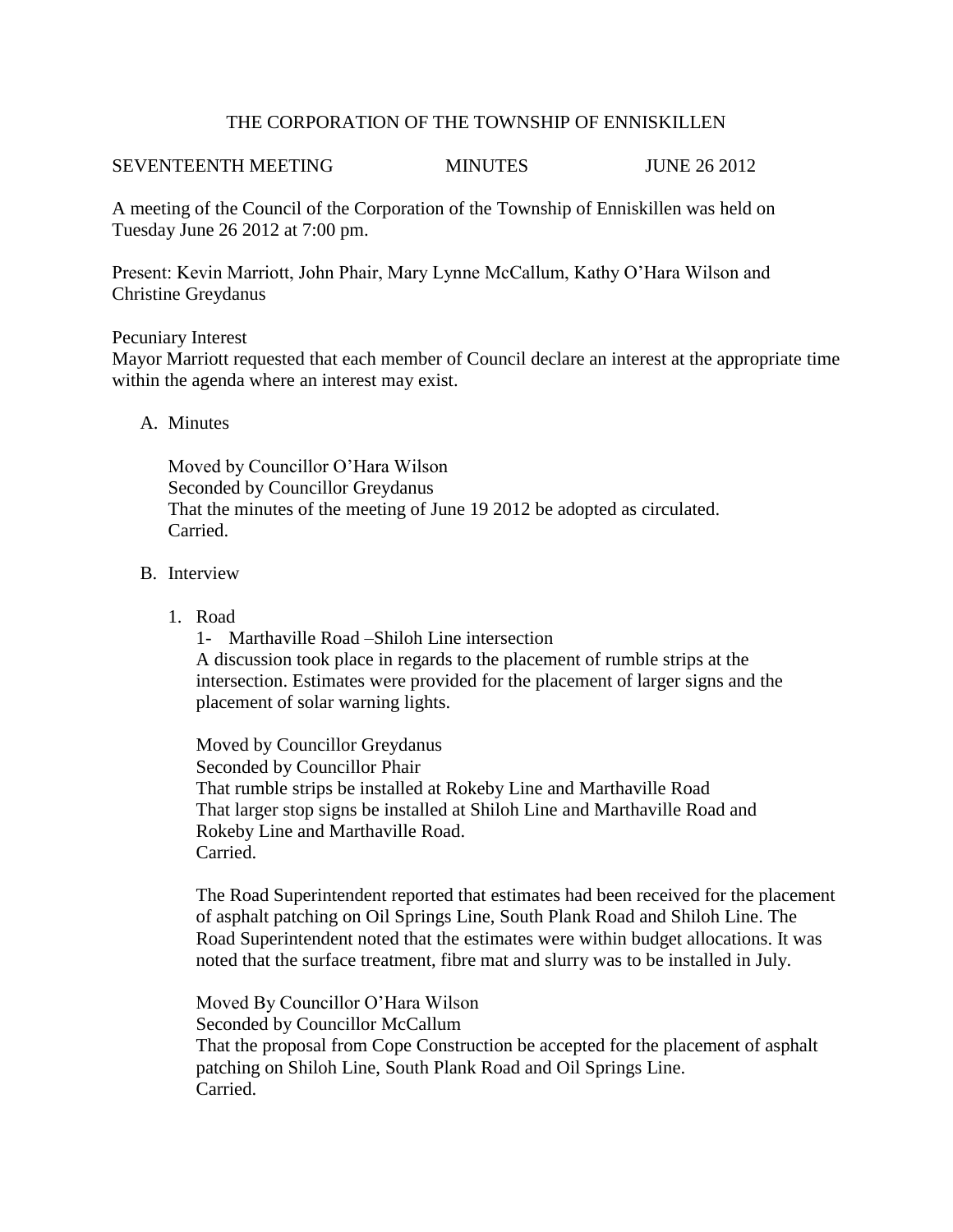- 2. Water
	- 1- QMS Auditor

The Clerk noted that a decision had been made to accept the proposal from QMI-SAI Global to undertake the QMS audit work for the Township of Enniskillen.

3. Drainage

1. Update on site meetings- Lammer's Petition Drain and the McGeachy Drain Ray Dobbin reported on the Lammer's Petition Drain site meeting. He noted that a tile drain was requested to be installed in the Lammer's property and extended into the property of Al Ferguson to provide a new crossing.

Moved by Councillor Greydanus

Seconded by Councillor O'Hara Wilson

That the Engineer be directed to prepare a final report under Section 4 of the Drainage Act to install a new tile drain crossing the Lammer's property and into the property of Al Ferguson. **Carried** 

Ray Dobbin reported that two access culverts were to be installed on the McGeachy Drain. He reported that the work had been authorized during the meeting of June 19 2012.

The Engineer reported that tenders would be prepared for review on July 17 2012 for the Omerod McBride Drain, Dawn Anderson Drain and the Murray Drain.

Jim McLean of Shamrock Street was present at the meeting to discuss the positioning of a speed bump. He noted that the bump caused difficulty exiting and entering his driveways.

A discussion took place in relocating the speed bump.

Moved by Councillor O'Hara Wilson Seconded by Councillor Phair That the speed bump on Shamrock Street be moved further to the east on Shamrock Street. Carried.

- C. Correspondence for information
	- 1. AMO-
		- 1. Policing Update
		- 2. 2012 Budget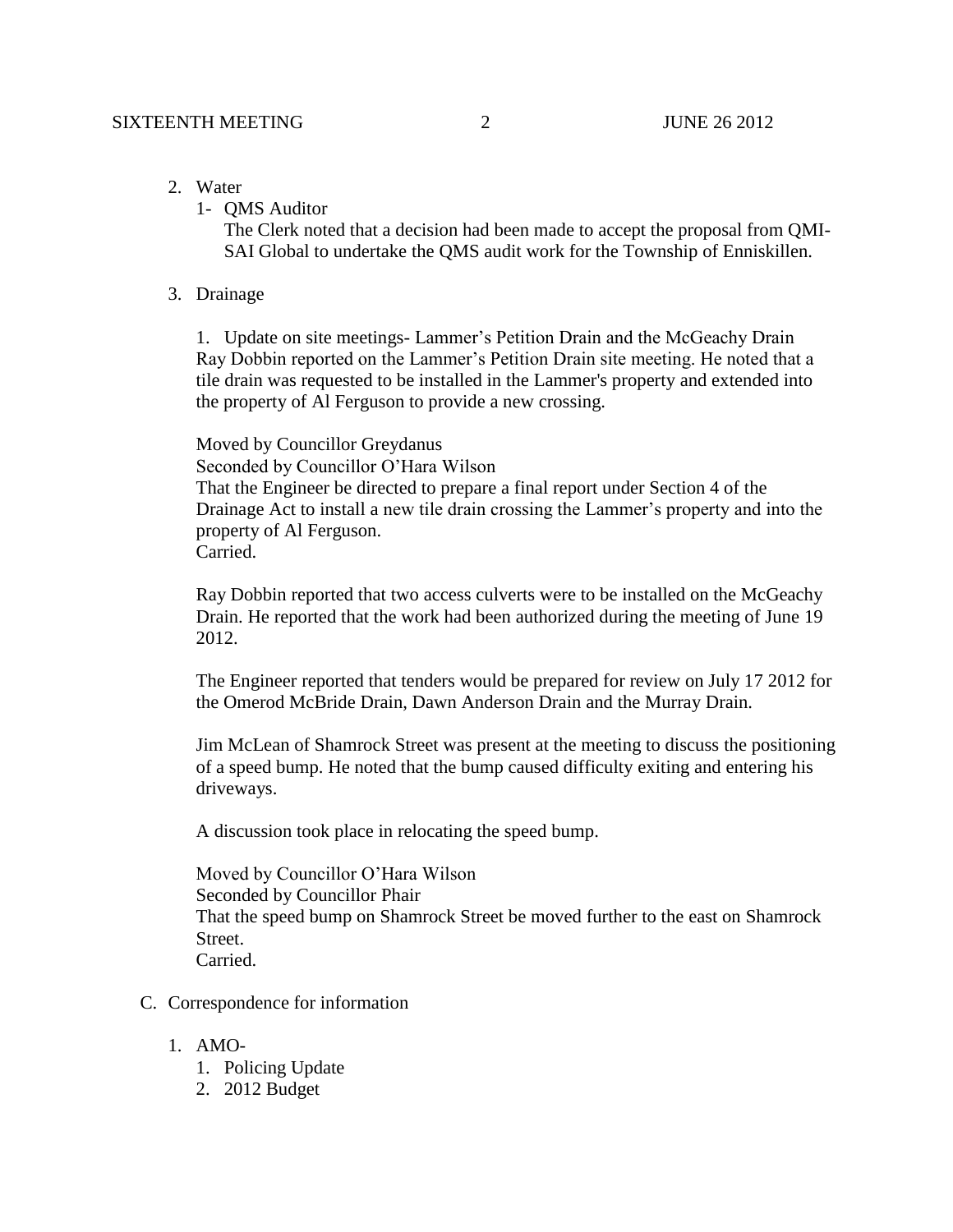#### SIXTEENTH MEETING  $\overline{3}$  JUNE 26 2012

- 2. Town of Petrolia- Decisions of Committee of Adjustment
- 3. Lambton Farm Safety Association
- 4. Federation of Canadian Municipalities communique June 15, 18-12
- 5. Notice of Completion of Town of Petrolia Wastewater Environmental Assessment
- 6. County of Lambton
	- 1. Cooling Centre Locations
	- 2. Public Access Defibrillators- Update
- 7. Ontario Heritage Trust 2012Recognition Programs
- 8. Federation of Canadian Municipalities Federal Payments in Lieu

Moved by Councillor Greydanus Seconded by Councillor McCallum That correspondence items 1-8 be received and filed. Carried.

- D. Correspondence requiring motions
- E. Accounts

Councillor O'Hara Wilson declared an interest in that her spouse was being paid through the accounts.

Moved by Councillor McCallum Seconded by Councillor Greydanus That the accounts be paid as circulated: Cheque: 4790-4811: Void Cheque: 4812-4833: \$19,764.45 Carried.

- F. Bylaws
	- 1. Bylaw 35 of 2012 Confirmation Bylaw

Moved by Councillor Greydanus Seconded by Councillor O'Hara Wilson That first and second reading be given to Bylaw 35 of 2012. Carried.

Moved by Councillor Greydanus Seconded by Councillor McCallum That third and final reading be given to Bylaw 35 of 2012. Carried.